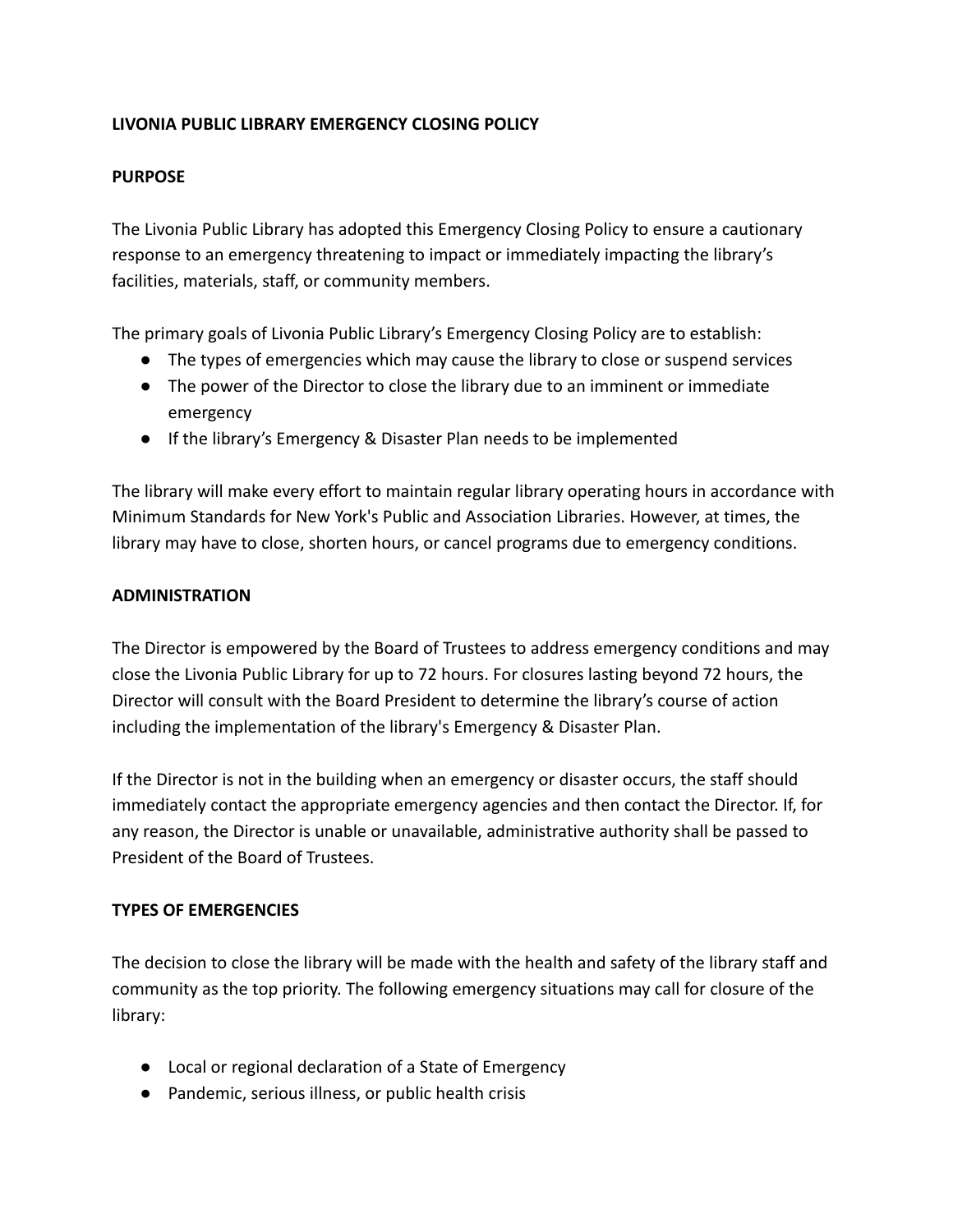- Severe weather events
- Loss of critical utilities
- Gas leak or suspected gas leak
- Water Damage or Flood
- Fire
- Hazardous spill
- Bomb threat
- Active shooter
- Lockdown/Shelter In Place
- Pests, bugs, or infestation

Other emergencies may occur that cannot be planned for. The Director will handle such situations in accordance with this policy and the library's Emergency & Disaster Plan and will coordinate response efforts with the In-House Emergency Team in the best interests of the library facility, staff, and community.

### **IN-HOUSE EMERGENCY TEAM**

Director: Frank Sykes Office Phone: 585-346-3450 Cell Phone: 585-905-4518

Board President: Christine Cruso Cell Phone: 585-451-3855

Board Vice-President: Sally Collins Cell Phone: 585-315-9781

### **COMMUNICATION**

All library closures will be communicated to the public via local news stations and on the library's website, social media accounts, and outgoing voicemail message. The staff will be notified of library closures by the Director or designee of the Director.

#### **PERSONNEL**